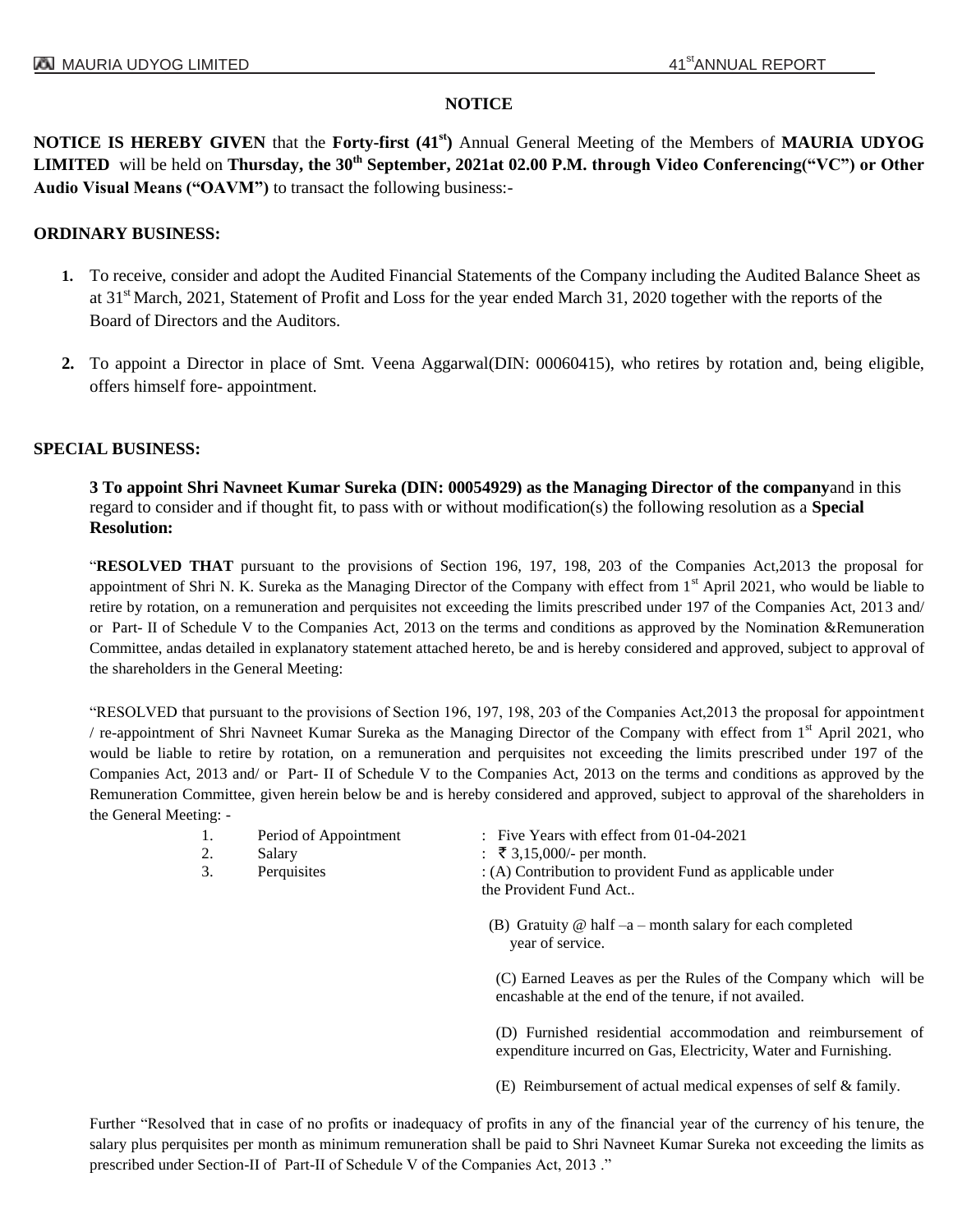**FURTHER RESOLVED THAT** the Board of directors be and is hereby authorized to do all acts and take all such steps as maybe necessary, proper or expedient to give effect to this resolution."

**4 To approve entering into Transactions with Related Parties u/s 188 of the Companies Act, 2013**

To consider and if thought fit, to pass with or without modification(s) the following resolution as an **Ordinary Resolution**:

**" RESOLVED THAT** pursuant to the provisions of Regulation 23 of SEBI (Listing Obligations & Disclosure Requirements)Regulations, 2015and Section 188 of the Companies Act, 2013and other applicable provisions, rules, regulation for the time being in force, and also pursuant to consent of Audit Committee, consent of the shareholders be and is hereby accorded to the Board of Directors for entering into related party transactions by the Company with effect from  $1<sup>st</sup>$  April, 2021 upto a maximum amount per annum as specified herein below:

| MAXIMUM VALUE OF CONTRACT/ TRANSACTION (PER ANNUM) WEF 1 <sup>ST</sup> APRIL, 2021.                                 |                |                                                  |                |                        |                |
|---------------------------------------------------------------------------------------------------------------------|----------------|--------------------------------------------------|----------------|------------------------|----------------|
|                                                                                                                     | ₹ in Crores    |                                                  |                |                        |                |
|                                                                                                                     |                | Transactions defined u/s 188(1) of the Companies |                |                        |                |
|                                                                                                                     | Act, 2013      |                                                  |                |                        |                |
| Name of the related parties and name of the                                                                         | Sale,          | Selling<br><sub>or</sub>                         | Leasing        | Availing or rendering  | Others         |
| Directors or Key Managerial Personnel                                                                               | purchase       | otherwise                                        | of             | of<br>any<br>services; |                |
| who is related, if any alongwith nature of                                                                          | or supply      | disposing of                                     | property       | Appointment of any     |                |
| their relationship:                                                                                                 | of<br>any      | or buying                                        | of<br>any      | agent for purchase or  |                |
|                                                                                                                     | goods          | property of                                      | kind           | sale<br>of<br>goods;   |                |
| Sh. N.K. Sureka, Managing Director and                                                                              | material       | any kind                                         |                | materials, services or |                |
| Sh. A.K. Sureka Director being the                                                                                  |                |                                                  |                | availing<br>property,  |                |
| Promoter Directors and/or their relatives                                                                           |                |                                                  |                | corporate<br>guarantee |                |
| are interested as Directors, Shareholders or                                                                        |                |                                                  |                | etc.                   |                |
| Partners in the following Companies, Trust,                                                                         |                |                                                  |                |                        |                |
| Society/Firms/ LLP.                                                                                                 |                |                                                  |                |                        |                |
| <b>COMPANIES</b>                                                                                                    |                |                                                  |                |                        |                |
| Jotindra Steel & Tubes Ltd.                                                                                         | 50             | 50                                               | 10             | 50                     | 50             |
| Quality Synthetic Industries Ltd.                                                                                   | 20             | 20                                               | 5              | 20                     | 5              |
| Srinarayan Rajkumar Merchants Ltd.                                                                                  | 20             | 20                                               | $\overline{5}$ | 20                     | $\overline{5}$ |
| Bihariji Infotech Private Ltd.                                                                                      | $\overline{5}$ | $\overline{5}$                                   | $\overline{5}$ | 10                     | $\overline{5}$ |
| S.K.D. Estates Private Ltd.                                                                                         | $\overline{5}$ | $\overline{5}$                                   | $\overline{5}$ | $\overline{75}$        | $\overline{5}$ |
| Bhama Properties Private Ltd.                                                                                       | 5              | $\overline{5}$                                   | $\overline{5}$ | 50                     | 5              |
| Deepak Hotels Private Ltd.                                                                                          | $\overline{5}$ | $\overline{5}$                                   | 5              | 200                    | $\overline{5}$ |
| Bihariji Ispat Udyog Ltd.                                                                                           | 20             | 20                                               | 5              | 100                    | 5              |
| Taanz Fashions India Private Ltd.                                                                                   | 5              | 5                                                | 5              | 25                     | 5              |
| Puranmal Foods India Private Ltd.                                                                                   | $\overline{5}$ | $\overline{5}$                                   | $\overline{5}$ | $\overline{2}$         | $\overline{5}$ |
| Veshnoudevi Properties Pvt. Ltd.                                                                                    | $\overline{5}$ | $\overline{5}$                                   | $\overline{5}$ | 100                    | $\overline{5}$ |
| Strawberry Star India Pvt. Ltd.                                                                                     | $\overline{5}$ | $\overline{5}$                                   | $\overline{5}$ | $\overline{30}$        | $\overline{5}$ |
| Achal Estates Pvt. Ltd.                                                                                             | $\overline{5}$ | $\overline{5}$                                   | 5              | 100                    | 100            |
| Magnum Products Private Ltd.                                                                                        | $\overline{5}$ | $\overline{5}$                                   | $\overline{2}$ | 100                    | 100            |
| <b>SOCIETY/FIRMS/</b><br><b>TRUST</b><br><b>LLP/JOINT</b>                                                           | 100            | 100                                              | 100            | 100                    | 100            |
| <b>VENTUR/SUBSIDIARIES</b>                                                                                          |                |                                                  |                |                        |                |
| Directors/KMPs/Relatives of directors/                                                                              |                |                                                  |                |                        |                |
| other firms and companies in which                                                                                  | 5              | 5                                                | $\overline{2}$ | $\overline{2}$         | 5              |
| directors have interest as per section                                                                              |                |                                                  |                |                        |                |
| 2(76) of the Companies Act, 2013                                                                                    |                |                                                  |                |                        |                |
| Note: Terms and conditions of transactions to be entered into with the above named parties are subject to and to be |                |                                                  |                |                        |                |

agreed upon and approved from time to time by the Board of Directors.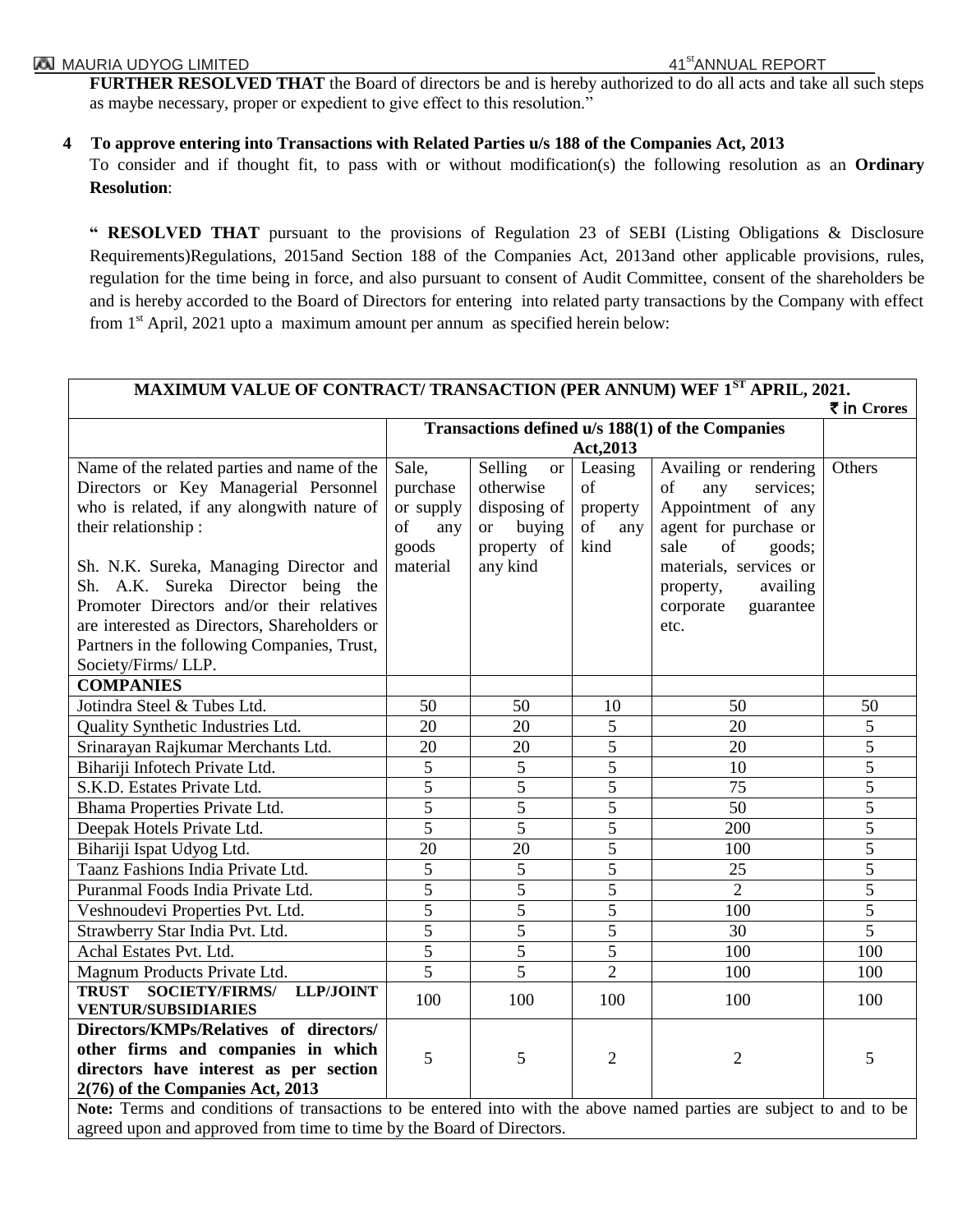#### **MAURIA UDYOG LIMITED AND SERVERT SERVERT AND ALL STANDARD AND ALL STANDARD AND ALL STANDARD AND SERVERT AND AN**

**"RESOLVEDFURTHER THAT**for the purpose of giving effect to this Resolution, the Board of Directors and/or any Committee thereof be and is hereby authorized to do all such acts, deeds and things and matters as the Board of Directors and/or Committee thereof may in its absolute discretion consider necessary, proper, expedient or appropriate."

#### **5 To approve the remuneration of the Cost Auditors for the financial year ending March, 2021**

To consider and if thought fit, to pass, with or without modification(s), the following resolution as an **Ordinary Resolution:**

**" RESOLVED THAT** pursuant to the provisions of Section 148 and other applicable provisions of the Companies Act, 2013 and Companies (Audit and Auditors) Rules, 2014(including any statutory modification(s) or re-enactment thereof, for the time being in force, Jai Prakash &Co., the Cost Auditors (Firm Regd. No.-100572) appointed by the Board of Directors of the Company, to conduct the Audit of the cost records of the Company for the financial year ending March, 31, 2021, be paid remuneration of  $\bar{\tau}$  36,000/-"(Rupees Thirty Six Thousand Only).

**"RESOLVED FURTHER THAT** the Board of Directors of the Company be and is hereby authorized to do all acts and take all such steps as may be necessary, proper or expedient to give effect to this resolution."

## **6 Increase in Authorised Share Capital and Alteration in the Capital Clause of Memorandum of Association**

To consider and if thought fit, to pass the following resolution as an **Ordinary Resolution:**

"**RESOLVED THAT** pursuant to the provisions of Section 61 and other applicable provisions, if any, of the Companies Act, 2013 (hereinafter referred to as the "Act") and the Rules made thereunder {including any statutory modification(s) thereto or re-enactment thereof, for the time being in force} and subject to Articles of Association of the Company, the authorized share capital of the Company, be and is hereby increased from Rs. 15,00,00,000/- (Rupees Fifteen Crore Only) divided into 1,50,00,000 (One Crore Fifty Lakh) equity shares of Rs.10/- (Rupees Ten Only) each to Rs. 30,00,00,000/- (Rupees Thirty Crore ) divided into 3,00,00,000 (Three Crore) equity shares of Rs.10/- (Rupees Ten Only) each, by creation of additional 1,50,00,000 (One Crore Fifty Lakhs) equity shares of Rs.10/- (Rupees Ten Only) each."

"**RESOLVED FURTHER THAT** pursuant to the provisions of Section 13 and other applicable provisions, if any, of the Act, the existing Clause V of Memorandum of Association of the Company, be and is hereby replaced by the following:

# *Clause: V. The Authorized Share Capital of the Company is Rs.30,00,00,000/- (Rupees Thirty Crore ) divided into 3,00,00,000 (Three Crore) only equity shares of Rs. 10/- (Rupees Ten only) each.*

"**RESOLVED FURTHER THAT** any Director(s) and / or Company Secretary of the Company, be and are hereby severally authorized to do all such acts, deeds, matters and things as may be necessary or desirable for giving effect to this resolution."

> By Order of the Board of Directors MAURIA UDYOG LIMITED  $SD/-$ (DIVYA AGARWAL) COMPANY SECRETARY ROOM NO.  $107$ ,  $1<sup>ST</sup>FLOOR$ , ANAND JYOTI BUILDING, 41, NETAJI SUBHAS ROAD, KOLKATA-700001 (WEST BENGAL) CIN: L51909WB1980PLC033010 **Date: September 08, 2021**.

**Notes:**

1 As you are aware, in view of the situation arising due to COVID-19 global pandemic, the general meetings of the companies shall be conducted as per the guidelines issued by the Ministry of Corporate Affairs (MCA) vide Circular No. 14/2020 dated April 8, 2020, Circular No.17/2020 dated April 13, 2020 and Circular No. 20/2020 dated May 05, 2020.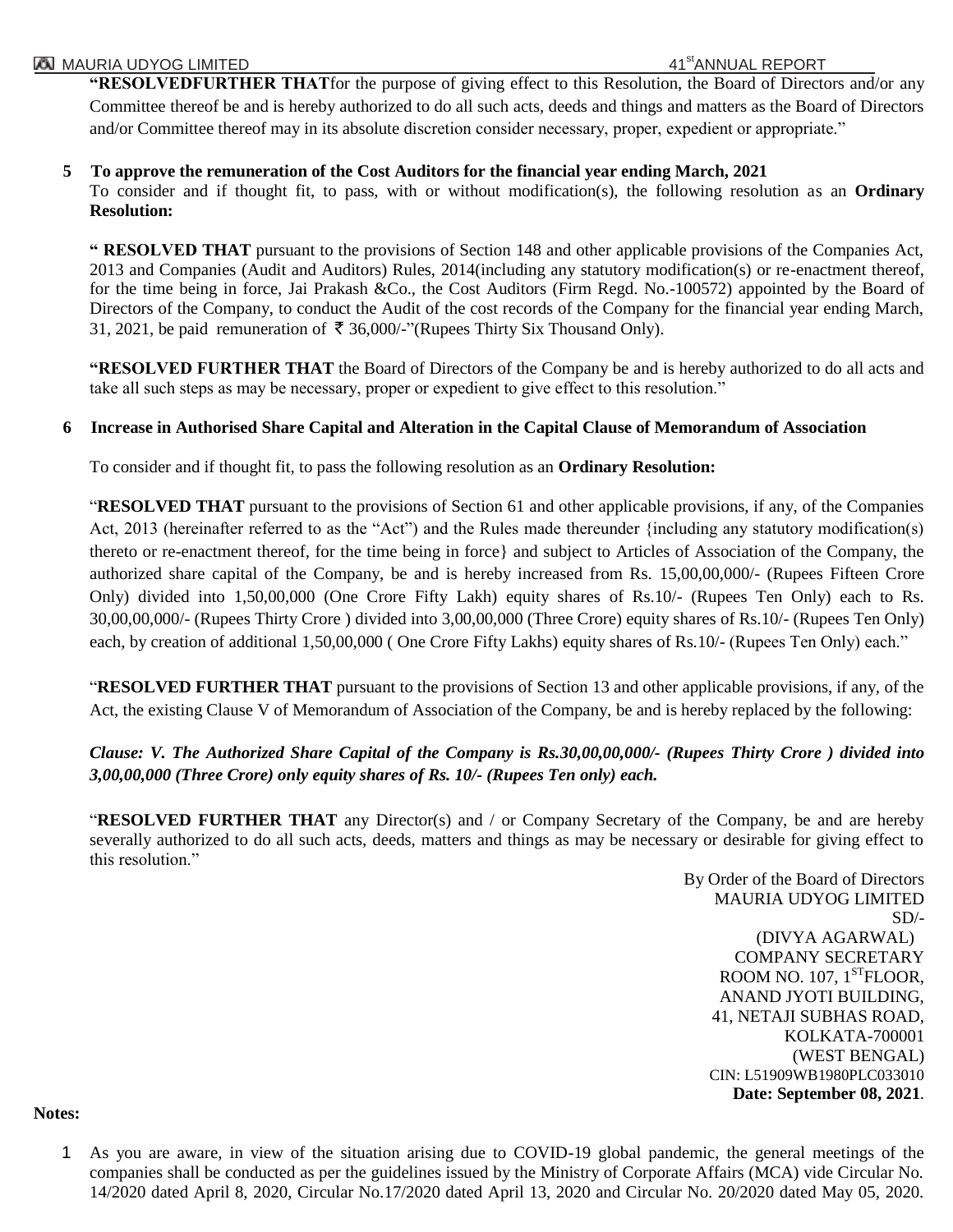The forthcoming **41st AGM of Mauria Udyog Ltd**. will thus be held through video conferencing (VC) or other audio visual means (OAVM). Hence, Members can attend and participate in the ensuing AGM/EGM through VC/OAVM

2. Pursuant to MCA Circular No. 14/2020 dated April 08, 2020, , the facility to appoint proxy to attend and cast vote for the members is not available for this AGM. However, in pursuance of Section 112 and Section 113 of the Companies Act, 2013, representatives of the members such as the President of India or the Governor of a State or body corporate can attend the AGM/EGM through VC/OAVM and cast their votes through e-voting.

Since the AGM will be held through VC or OAVM, no Route Map is being provided with the Notice.

- 3. Pursuant to the provisions of Section 108 of the Companies Act, 2013 read with Rule 20 of the Companies (Management and Administration) Rules, 2014 (as amended) and Regulation 44 of SEBI (Listing Obligations & Disclosure Requirements) Regulations 2015 (as amended), and MCA Circulars dated April 08, 2020, April 13, 2020 and May 05, 2020 the Company is providing facility of remote e-voting to its Members in respect of the business to be transacted at the AGM. For this purpose, the Company has entered into an agreement with Central Depository Services (India) Limited (CDSL) for facilitating voting through electronic means, as the authorized e-Voting"s agency. The facility of casting votes by a member using remote e-voting as well as the e-voting system on the date of the AGM will be provided by CDSL.
- 4. The Members can join the AGM in the VC/OAVM mode 15 minutes before and after the scheduled time of the commencement of the Meeting by following the procedure mentioned in the Notice. The facility of participation at the AGM through VC/OAVM will be made available to at least 1000 members on first come first served basis. This will not include large Shareholders (Shareholders holding 2% or more shareholding), Promoters, Institutional Investors, Directors, Key Managerial Personnel, the Chairpersons of the Audit Committee, Nomination and Remuneration Committee and Stakeholders Relationship Committee, Auditors etc. who are allowed to attend the AGM without restriction on account of first come first served basis.
- 5. The attendance of the Members attending the AGM through VC/OAVM will be counted for the purpose of ascertaining the quorum under Section 103 of the Companies Act, 2013.
- 6. In line with the Ministry of Corporate Affairs (MCA) Circular No. 17/2020 dated April 13, 2020, the Notice calling the AGM has been uploaded on the website of the Company at www.mauria.com. The Notice can also be accessed from the websites of the Stock Exchanges i.e. BSE Limited at www.bseindia.com . The AGM Notice is also disseminated on the website of CDSL (agency for providing the Remote e-Voting facility and e-voting system during the AGM) i.e. [www.evotingindia.com.](http://www.evotingindia.com/)
- 7. The AGM has been convened through VC/OAVM in compliance with applicable provisions of the Companies Act, 2013 read with MCA Circular No. 14/2020 dated April 8, 2020 and MCA Circular No. 17/2020 dated April 13, 2020 and MCA Circular No. 20/2020 dated May 05, 2020.

# **8. Dispatch of Annual Report through E-mail**

In accordance with the MCA Circulars and the said SEBI Circular dated May 12, 2020, the Notice alongwith the Annual Report of the Company for the financial year ended March 31, 2021, will be sent only through e-mail, to those Members whose e-mail addresses are registered with the Company or the Registrar and Share Transfer Agent (the "RTA"), i.e.,  $M/s.$ 

BEETAL Financial & Computers Services Pvt. Ltd. or the Depository Participant(s). The Notice and the Annual Report for the financial year ended March 31, 2021 shall be available on the websites of the Company *viz., www.mauria.com*and of the Stock Exchanges where Equity Shares of the Company are listed. The Notice shall also be available on the e-Voting website of the agency engaged for providing e-Voting facility, i.e., Central Depository Services (India) Limited (CSDL), *viz*., www.evotingindia.com

9. Only registered members of the Company holding shares as on **the Cut-off date** decided for the purpose, being**Thursday,23<sup>rd</sup>September, 2021** or any proxy appointed by such registered member may attend and vote at the Annual General Meeting as provided under the provisions of the Companies Act, 2013.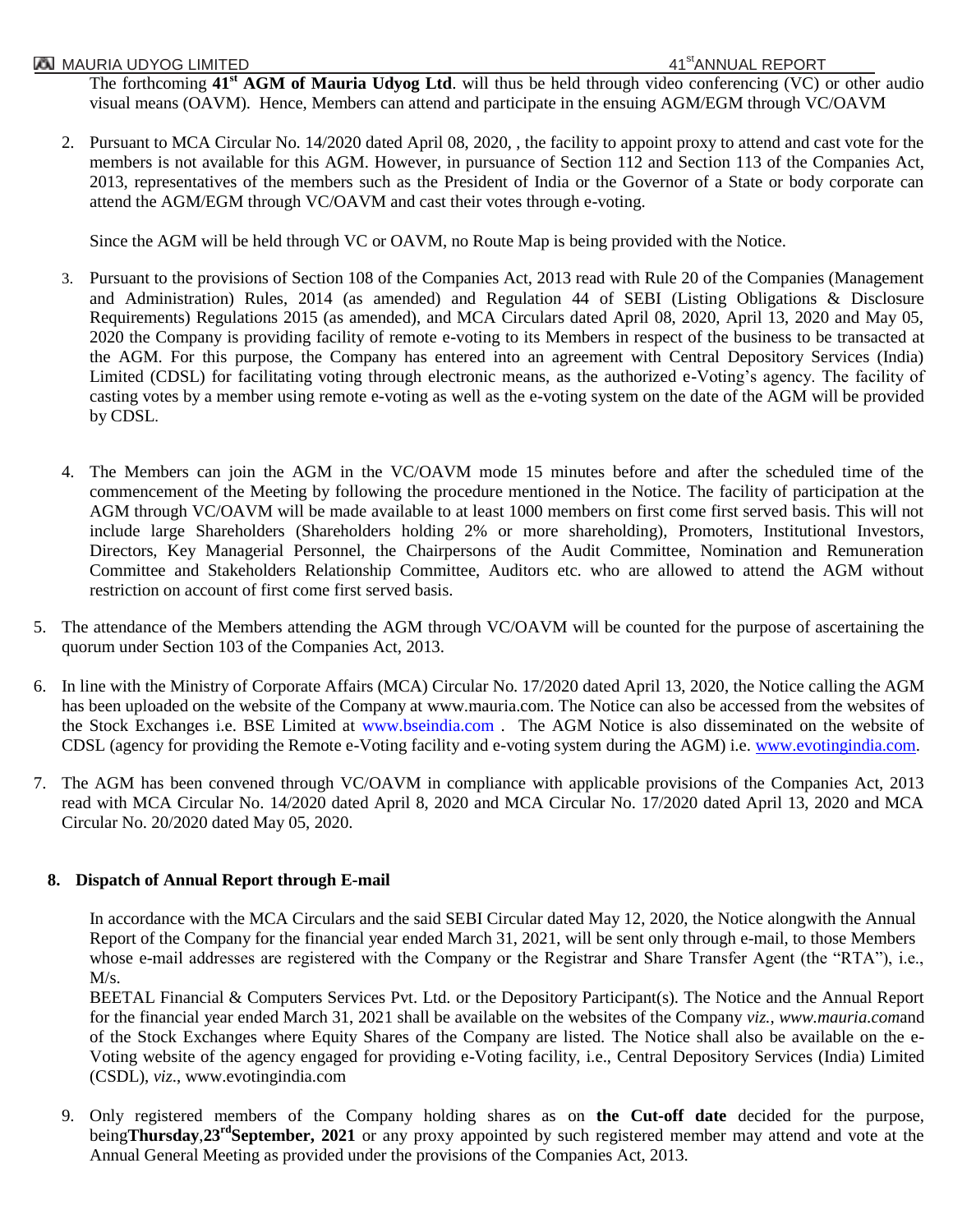#### **MAURIA UDYOG LIMITED AND SERVERTHER AND SERVERTHER AND ALL STANDARD AT STANDARD AT STANDARD AND SERVERTHER AND**

- 10. The Register of members and share transfer books of the Company will remain closed from **Friday**, 24<sup>th</sup>September, **2021 to Thursday, the 30 th September, 2021 (both days inclusive).**
- 11. Explanatory Statement as required under Section 102(1) of the Companies Act, 2013, relating to the Special Business to be transacted at the Meeting is annexed hereto.
- 12. SEBI mandates transfers of securities only in dematerialized mode vide Notification No.: SEBI/LAD-NRO/GN/2018/24 dated June 8, 2018. In view of the above and to avail various benefits of dematerialization, members are advised to dematerialize shares held by them in physical form.
- 6. SEBI mandates updation of Shareholders" PAN and Bank details vide SEBI Circular No.: SEBI/HO/MIRSD/DOP1/CIR/P/2018/24 dated June 08, 2018. Members holding shares in electronic form are, therefore, requested to submit their PAN to their depository participant(s). Members holding shares in physical form are required to submit their PAN details to the Registrar and Share Transfer Agent of the Company.
- 7. SEBI has mandated the submission of Permanent Account Number (PAN) by every participant in the securities market. Members holding shares in electronic form are, therefore, requested to submit their PAN to their depository participant(s). Members holding shares in physical form are required to submit their PAN details to the Registrar and Share Transfer Agent of the Company.
- 8. Additional information, pursuant to Regulation 36 of the Listing Regulations, in respect of directors seeking appointment/re-appointment at the AGM, forms part of the Notice.
- 9. All the documents referred to in the notice will be available for inspection at the Company"s registered office during normal business hours on all working days upto the date of AGM. The Register of Directors and Key managerial Personnel and their shareholding, maintained under section 170 of the Companies Act 2013(Act), and the Register of Contracts or Arrangements in which directors are interested, maintained under section 189 of the Act, will be available for inspection by the members at the AGM.
- 10. Members whose shareholding is in electronic mode are requested to direct change of address, contact details and bank account details, in case of change, to their respective depository participant(s). Members holding shares in physical form are requested to update their addresses and contact details with the Registrar and Share Transfer Agent of the Company, if there is any change.
- 11. In terms of section 101 of the Companies Act 2013, read together with the rules made thereunder, the Company forwarded soft copies of all the documents to be sent to the shareholders including the General Meeting notices along with Audited Accounts and requisite reports thereon to all those members who have registered their e-mail ids with their respective DPs or with the Share Transfer Agent of the Company. Please note that these documents are also available on the Company"s Website at www.mauria.com. All the members are requested to ensure to keep their e-mail addresses updated with the Depository Participants or by writing to the Company at Impupta@mauria.comquoting their folio number(s) or their DP/ CLIENT IDs.
- 12. Voting Rights: Shareholders holding equity shares shall have one vote per share as shown against their holding and shareholders.

## **13. Voting through electronic means:**

- **a.** Pursuant to the provisions of Section 108 of the Companies Act, 2013 and the Rules made thereunder and Regulation 44 of the SEBI (Listing Obligations and Disclosure Requirements) Regulations, 2015, a member of the Company holding shares either in physical form or in dematerialized form may exercise his right to vote by electronic means in respect of the resolution(s) contained in this notice.
- **b.** The Company is providing facility for voting by electronic means to its members to enable them to cast their votes through such voting. The Company has engaged the services of Central Depository Services (India) Limited (CDSL) to provide remote e-voting facility (i.e. the facility of casting votes by a member by using an electronic voting system from a place other than the venue of a general meeting).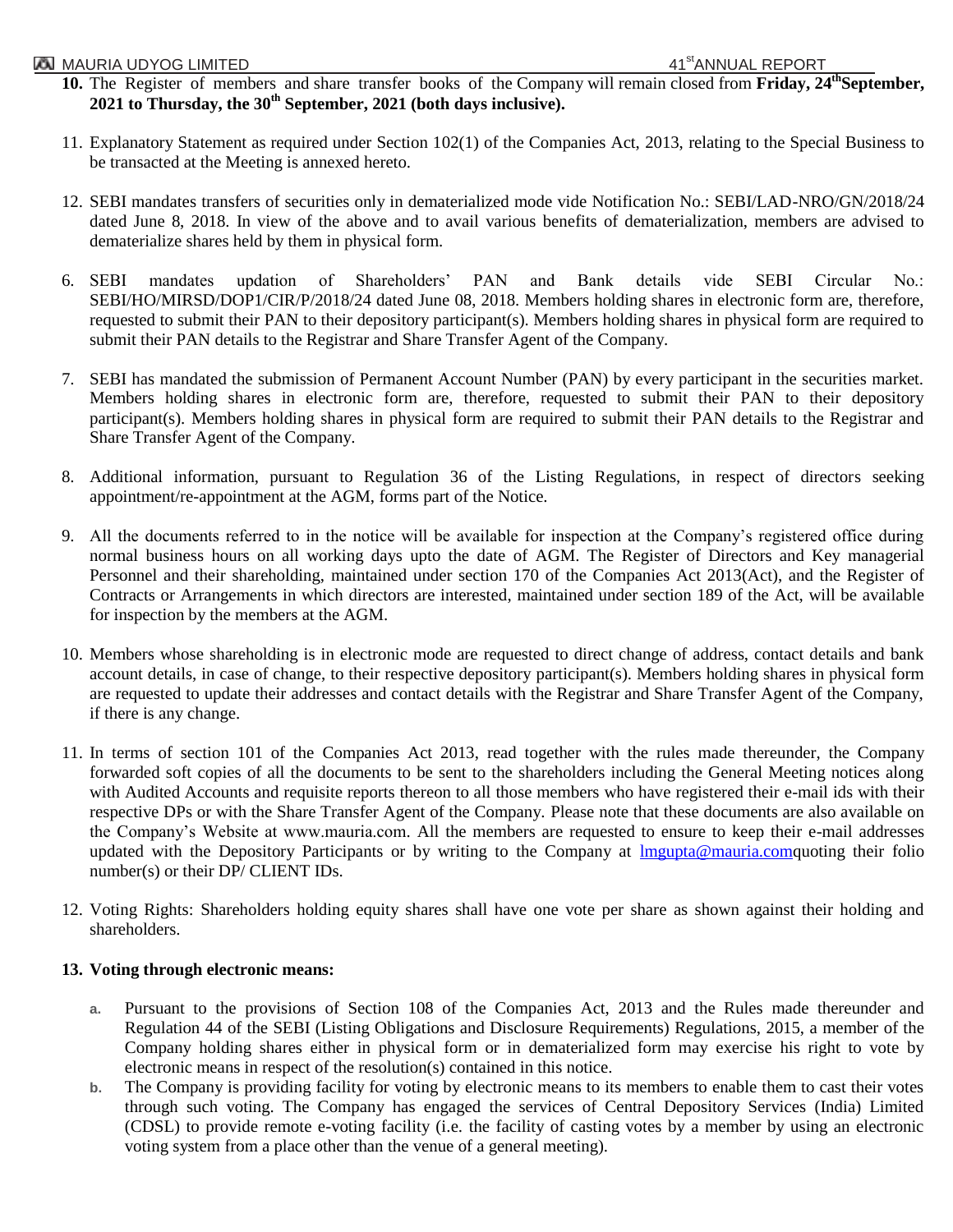## **MAURIA UDYOG LIMITED AND SERVERT REPORT AND ALL STANDARD AND ALL STANDARD AND ALL STANDARD AND ANN**

- **c.** The Company shall also provide facility for voting through Ballot/polling paper which shall be available at the meeting and members attending the meeting who have not already casted their vote by remote e-voting shall be able to exercise their right to vote at the meeting
- **d.** The members who have exercised their vote by remote e-voting prior to the meeting may also attend the meeting but shall not be entitled to cast their vote again.
- **e.** The Board of Directors have appointed**M/s A G D & Associates, Chartered Accountant (FRN: 033552N),** Faridabadin practice as the Scrutinizer, for conducting the voting / poll and remote e-voting process in a fair and transparent manner.
- **f.** The cut-off date for the purpose of voting (including remote e-voting) in the meeting is**Thursday, 23 rd September, 2021,**
- **g.** Members are requested to carefully read the instructions for remote e-voting before casting their vote.
- **h.** The remote e-voting facility will be available during the following period after which the portal shall forthwith be blocked and shall not be available:

| <b>COMMENCMENT OF E-VOTING</b>                        | <b>END OF E-VOTING</b>                                  |
|-------------------------------------------------------|---------------------------------------------------------|
| Monday, $27^{\text{th}}$ September, 2021 at 10.00 A.M | Wednesday, 29 <sup>th</sup> September 2021 at 5.00 P.M. |

Persons who have acquired shares and became members of the Company after dispatch of the Notice of AGM but before the **cut-off date** of **Thursday, 23 rd September, 2021,** may obtained their user ID and password for e-voting from the Company"s Registrar and share transfer Agent or CDSL.

# **i. The instructions for shareholders voting electronically are as under:**

- (i) The voting period begins on Monday, 27<sup>th</sup> September, 2021 at 10.00 A.M and ends on Wednesday, 29<sup>th</sup> **September2021 at 5.00 P.M.**During this period shareholders' of the Company, holding shares either in physical form or in dematerialized form, as on the cut-off date (record date) of **Thursday, 23 rd September, 2021**may cast their vote electronically. The e-voting module shall be disabled by CDSL for voting thereafter.
- **(ii)** Shareholders who have already voted prior to the meeting date would not be entitled to vote at the meeting venue.
- **(iii)** Pursuant to SEBI Circular No. **SEBI/HO/CFD/CMD/CIR/P/2020/242 dated 09.12.2020,** under Regulation 44 of Securities and Exchange Board of India (Listing Obligations and Disclosure Requirements) Regulations, 2015, listed entities are required to provide remote e-voting facility to its shareholders, in respect of all shareholders" resolutions. However, it has been observed that the participation by the public non-institutional shareholders/retail shareholders is at a negligible level.

Currently, there are multiple e-voting service providers (ESPs) providing e-voting facility to listed entities in India. This necessitates registration on various ESPs and maintenance of multiple user IDs and passwords by the shareholders.

In order to increase the efficiency of the voting process, pursuant to a public consultation, it has been decided to enable e-voting to **all the demat account holders**, **by way of a single login credential, through their demat accounts/ websites of Depositories/ Depository Participants**. Demat account holders would be able to cast their vote without having to register again with the ESPs, thereby, not only facilitating seamless authentication but also enhancing ease and convenience of participating in e-voting process.

**(iv)** In terms of SEBI circular **no. SEBI/HO/CFD/CMD/CIR/P/2020/242** dated December 9, 2020 on e-Voting facility provided by Listed Companies, Individual shareholders holding securities in demat mode are allowed to vote through their demat account maintained with Depositories and Depository Participants. Shareholders are advised to update their mobile number and email Id in their demat accounts in order to access e-Voting facility.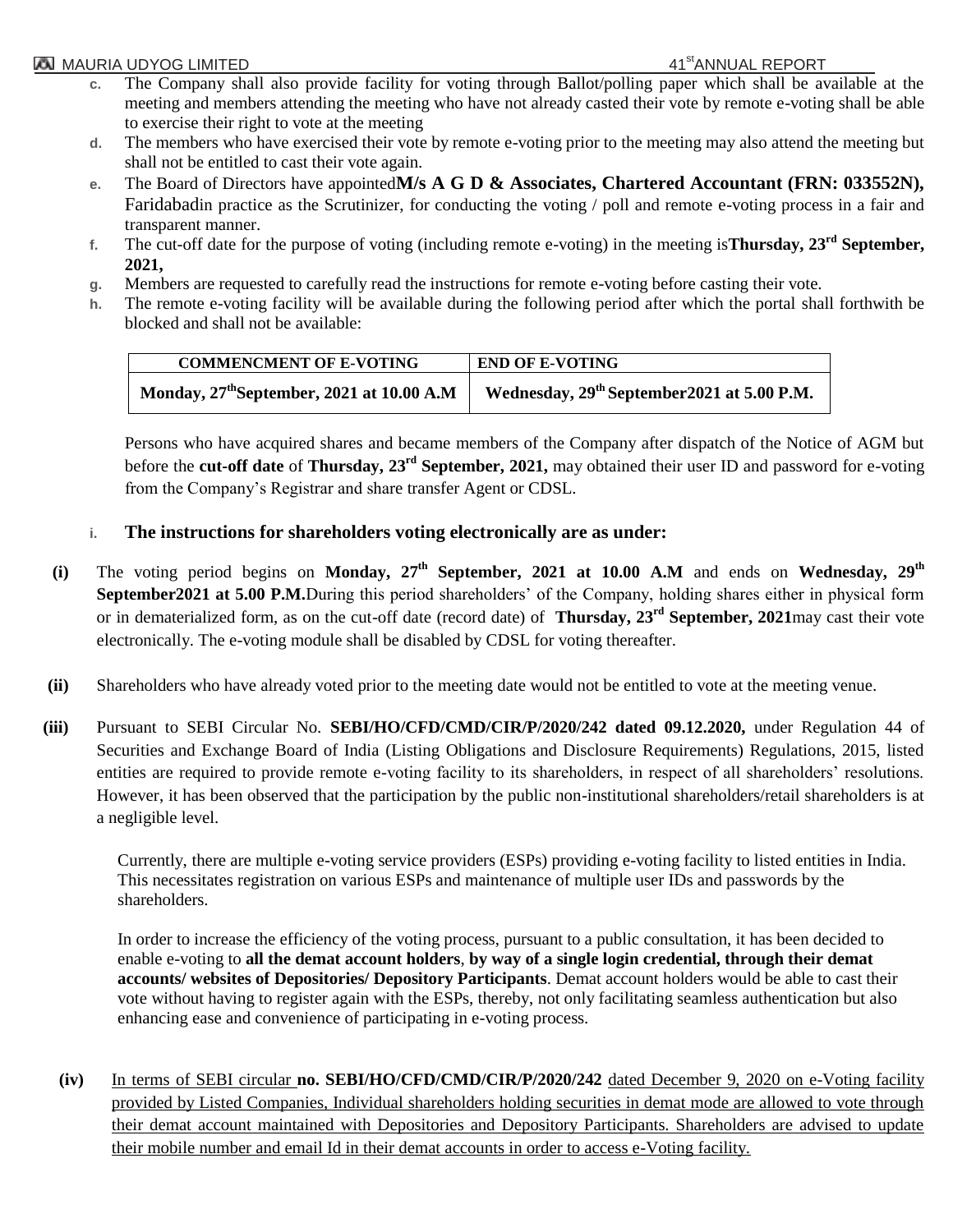Pursuant to abovesaid SEBI Circular**,** Login method for e-Voting and joining virtual meetings**for Individual shareholders holding securities in Demat mode CDSL/NSDL**is given below:

| <b>Type of shareholders</b>                                                     | <b>Login Method</b>                                                                                                                                                                                                                                                                                                                                                                                                                                                                                                                                                                                                                                                                                                                                                                                                                                                                                          |  |  |  |
|---------------------------------------------------------------------------------|--------------------------------------------------------------------------------------------------------------------------------------------------------------------------------------------------------------------------------------------------------------------------------------------------------------------------------------------------------------------------------------------------------------------------------------------------------------------------------------------------------------------------------------------------------------------------------------------------------------------------------------------------------------------------------------------------------------------------------------------------------------------------------------------------------------------------------------------------------------------------------------------------------------|--|--|--|
| <b>Individual Shareholders</b><br>holding securities in<br>Demat mode with CDSL | Userswho have opted for CDSL Easi / Easiest facility, can login through their<br>1)<br>existing user id and password. Option will be made available to reach e-Voting page<br>without any further authentication. The URL for users to login to Easi / Easiest<br>arehttps://web.cdslindia.com/myeasi/home/login or visit www.cdslindia.com and<br>click on Login icon and select New System Myeasi.                                                                                                                                                                                                                                                                                                                                                                                                                                                                                                         |  |  |  |
|                                                                                 | After successful loginthe Easi / Easiest user will be able to see the e-Voting option<br>2)<br>for eligible companies where the evoting is in progress as per the information<br>provided by company. On clicking the evoting option, the user will be able to see e-<br>Voting page of the e-Voting service provider for casting your vote during the remote<br>e-Voting period or joining virtual meeting & voting during<br>the<br>meeting. Additionally, there is also links provided to access the system ofall e-<br>Voting Service Providersi.e. CDSL/NSDL/KARVY/LINKINTIME, so that the user<br>can visit the e-Voting service providers' website directly.                                                                                                                                                                                                                                          |  |  |  |
|                                                                                 | If the user is not registered for Easi/Easiest, option to register is<br>3)<br>availableathttps://web.cdslindia.com/myeasi/Registration/EasiRegistration                                                                                                                                                                                                                                                                                                                                                                                                                                                                                                                                                                                                                                                                                                                                                     |  |  |  |
|                                                                                 | Alternatively, the user can directly access e-Voting page by providing Demat<br>4)<br>Account Number<br>and<br>PAN No.<br>from a e-Voting link availableon<br>click<br>www.cdslindia.com<br>home<br>or<br>page<br>on<br>https://evoting.cdslindia.com/Evoting/EvotingLoginThe system will authenticate the<br>user by sending OTP on registered Mobile & Email as recorded in the Demat<br>Account. After successful authentication, user will be able to see the e-Voting<br>optionwhere the evoting is in progressand also able to directly access the system of<br>all e-Voting Service Providers.                                                                                                                                                                                                                                                                                                        |  |  |  |
| <b>Individual Shareholders</b><br>holding securities in<br>demat mode with NSDL | If you are already registered for NSDL IDeAS facility, please visit the e-Services<br>1)<br>website of NSDL. Open web browser by typing the following URL:<br>https://eservices.nsdl.com either on a Personal Computer or on a mobile. Once the<br>home page of e-Services is launched, click on the "Beneficial Owner" icon under<br>"Login" which is available under 'IDeAS' section. A new screen will open. You will<br>have to enter your User ID and Password. After successful authentication, you will<br>be able to see e-Voting services. Click on "Access to e-Voting" under e-Voting<br>services and you will be able to see e-Voting page. Click on company name or e-<br>Voting service provider name and you will be re-directed to e-Voting service<br>provider website for casting your vote during the remote e-Voting period or joining<br>virtual meeting $&$ voting during the meeting. |  |  |  |
|                                                                                 | If the user is not registered for IDeAS e-Services, option to register is available at<br>2)<br>https://eservices.nsdl.com. Select "Register Online for IDeAS "Portal or click at<br>https://eservices.nsdl.com/SecureWeb/IdeasDirectReg.jsp                                                                                                                                                                                                                                                                                                                                                                                                                                                                                                                                                                                                                                                                 |  |  |  |
|                                                                                 | Visit the e-Voting website of NSDL. Open web browser by typing the following<br>3)<br>URL: https://www.evoting.nsdl.com/ either on a Personal Computer or on a mobile.<br>Once the home page of e-Voting system is launched, click on the icon "Login"<br>which is available under 'Shareholder/Member' section. A new screen will open.<br>You will have to enter your User ID (i.e. your sixteen digit demat account number<br>hold with NSDL), Password/OTP and a Verification Code as shown on the screen.<br>After successful authentication, you will be redirected to NSDL Depository site<br>wherein you can see e-Voting page. Click on company name or e-Voting service<br>provider name and you will be redirected to e-Voting service provider website for                                                                                                                                       |  |  |  |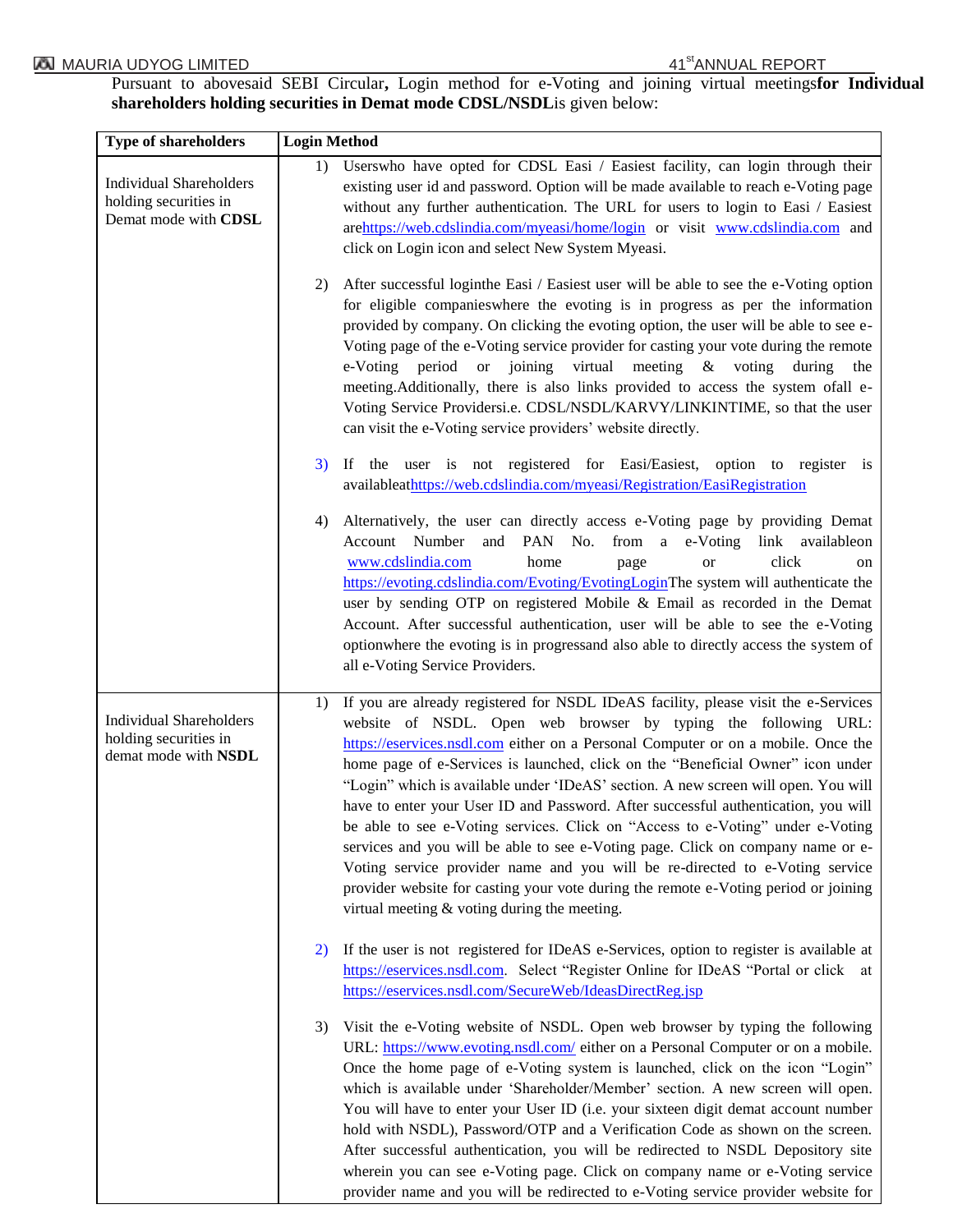|                                           | casting your vote during the remote e-Voting period or joining virtual meeting $\&$<br>voting during the meeting                                                                                                                                                                                                     |
|-------------------------------------------|----------------------------------------------------------------------------------------------------------------------------------------------------------------------------------------------------------------------------------------------------------------------------------------------------------------------|
| Individual<br><b>Shareholders</b>         | You can also login using the login credentials of your demat account through your                                                                                                                                                                                                                                    |
| securities<br>(holding)<br><sub>1</sub> n | Depository Participant registered with NSDL/CDSL for e-Voting facility. After                                                                                                                                                                                                                                        |
| mode)<br>login<br>demat                   | Successful login, you will be able to see e-Voting option. Once you click on e-                                                                                                                                                                                                                                      |
| through their <b>Depository</b>           | Voting option, you will be redirected to NSDL/CDSL Depository site after                                                                                                                                                                                                                                             |
| <b>Participants</b>                       | successful authentication, wherein you can see e-Voting feature. Click on company<br>name or e-Voting service provider name and you will be redirected to e-Voting<br>service provider website for casting your vote during the remote e-Voting period or<br>joining virtual meeting $\&$ voting during the meeting. |

Important note: Members who are unable to retrieve User ID/ Password are advised to use Forget User ID and Forget Password option available at abovementioned website.

Helpdesk for Individual Shareholders holding securities in demat mode for any technical issues related to login through Depository i.e. CDSL and NSDL

| Login type                                                            | <b>Helpdesk details</b>                                                                                                                                                           |
|-----------------------------------------------------------------------|-----------------------------------------------------------------------------------------------------------------------------------------------------------------------------------|
| Individual Shareholders holding securities in<br>Demat mode with CDSL | Members facing any technical issue in login can contact CDSL helpdesk by<br>sending a request at helpdesk.evoting@cdslindia.comor contact at 022-<br>23058738 and 22-23058542-43. |
| Individual Shareholders holding securities in<br>Demat mode with NSDL | Members facing any technical issue in login can contact NSDL helpdesk by<br>sending a request at evoting@nsdl.co.in or call at toll free no.: 1800 1020 990 and<br>1800 22 44 30  |

- **(v)** Login method for e-Voting and joining virtual meetings for**Physical shareholders and shareholders other than individual holding in Demat form.**
	- 1) The shareholders should log on to the e-voting websit[e www.evotingindia.com.](http://www.evotingindia.com/)
	- 2) Click on "Shareholders" module.
	- 3) Now enter your User ID
		- a. For CDSL: 16 digits beneficiary ID,
		- b. For NSDL: 8 Character DP ID followed by 8 Digits Client ID,
		- c. Shareholders holding shares in Physical Form should enter Folio Number registered with the Company.
	- 4) Next enter the Image Verification as displayed and Click on Login.
	- 5) If you are holding shares in demat form and had logged on to [www.evotingindia.com](http://www.evotingindia.com/) and voted on an earlier e-voting of any company, then your existing password is to be used.
	- 6) If you are a first-time user follow the steps given below:

|            | For Physical shareholders and other than individual shareholders holding shares in Demat.                                                           |
|------------|-----------------------------------------------------------------------------------------------------------------------------------------------------|
| <b>PAN</b> | Enter your 10 digit alpha-numeric *PAN issued by Income Tax Department (Applicable for both demat<br>shareholders as well as physical shareholders) |
|            |                                                                                                                                                     |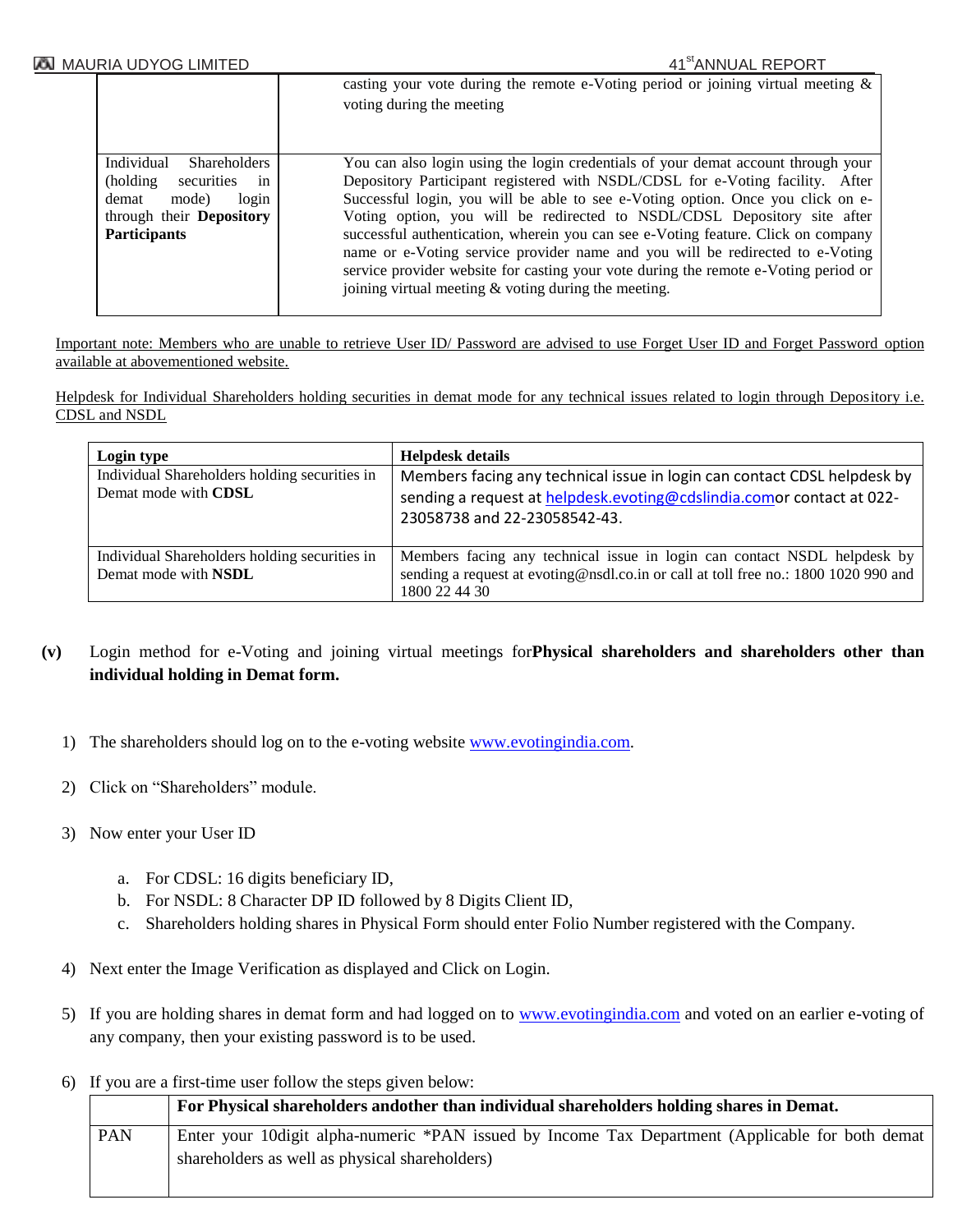|                | 41 <sup>st</sup> ANNUAL REPORT<br>MAURIA UDYOG LIMITED                                                         |
|----------------|----------------------------------------------------------------------------------------------------------------|
|                | Shareholders who have not updated their PAN with the Company/Depository Participant are<br>$\bullet$           |
|                | requested to use the sequence number sent by Company/RTA or contact Company/RTA.                               |
| Dividend       | Enter the Dividend Bank Details or Date of Birth (in dd/mm/yyyy format) as recorded in your demat account      |
| Bank           | or in the company records in order to login.                                                                   |
| Details        | If both the details are not recorded with the depository or company, please enter the member id /<br>$\bullet$ |
| <b>OR</b> Date | folio number in the Dividend Bank details field.                                                               |
| of Birth       |                                                                                                                |
| (DOB)          |                                                                                                                |

- **(vi)** After entering these details appropriately, click on "SUBMIT" tab.
- **(vii)** Shareholders holding shares in physical form will then directly reach the Company selection screen. However, shareholders holding shares in demat form will now reach "Password Creation" menu wherein they are required to mandatorily enter their login password in the new password field. Kindly note that this password is to be also used by the demat holders for voting for resolutions of any other company on which they are eligible to vote, provided that company opts for e-voting through CDSL platform. It is strongly recommended not to share your password with any other person and take utmost care to keep your password confidential.
- **(viii)** For shareholders holding shares in physical form, the details can be used only for e-voting on the resolutions contained in this Notice.
- **(ix)** Click on the EVSN for the relevant <Company Name> on which you choose to vote.
- **(x)** On the voting page, you will see "RESOLUTION DESCRIPTION" and against the same the option "YES/NO" for voting. Select the option YES or NO as desired. The option YES implies that you assent to the Resolution and option NO implies that you dissent to the Resolution.
- **(xi)** Click on the "RESOLUTIONS FILE LINK" if you wish to view the entire Resolution details.
- **(xii)** After selecting the resolution, you have decided to vote on, click on "SUBMIT". A confirmation box will be displayed. If you wish to confirm your vote, click on "OK", else to change your vote, click on "CANCEL" and accordingly modify your vote.
- **(xiii)** Once you "CONFIRM" your vote on the resolution, you will not be allowed to modify your vote.
- **(xiv)** You can also take a print of the votes cast by clicking on "Click here to print" option on the Voting page.
- **(xv)** If a demat account holder has forgotten the login password then Enter the User ID and the image verification code and click on Forgot Password & enter the details as prompted by the system.

## **(xvi) Additional Facility for Non – Individual Shareholders and Custodians –For Remote Voting only.**

- Non-Individual shareholders (i.e. other than Individuals, HUF, NRI etc.) and Custodians are required to log on to [www.evotingindia.com](http://www.evotingindia.com/) and register themselves in the "Corporates" module.
- A scanned copy of the Registration Form bearing the stamp and sign of the entity should be emailed to [helpdesk.evoting@cdslindia.com.](mailto:helpdesk.evoting@cdslindia.com)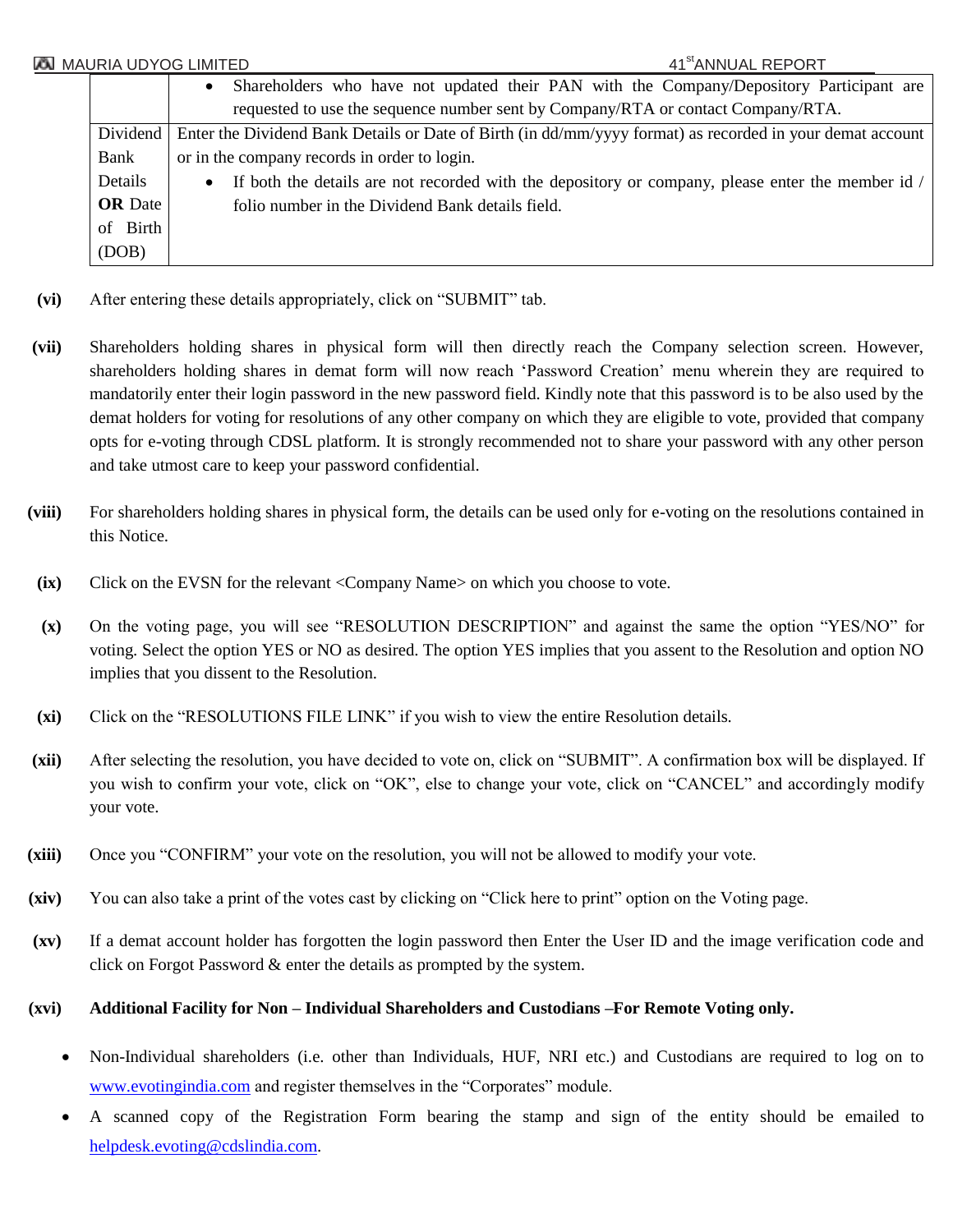- After receiving the login details a Compliance User should be created using the admin login and password. The Compliance User would be able to link the account(s) for which they wish to vote on.
- The list of accounts linked in the login should be mailed to helpdesk.evoting@cdslindia.com and on approval of the accounts they would be able to cast their vote.
- A scanned copy of the Board Resolution and Power of Attorney (POA) which they have issued in favour of the Custodian, if any, should be uploaded in PDF format in the system for the scrutinizer to verify the same.
- Alternatively Non Individual shareholders are required to send the relevant Board Resolution/Authority letter etc. together w attested specimen signature of the duly authorized signatory who are authorized to vote, to the Scrutinizer and to the Compa at the email address viz; lmgupta@mauria,com, if they have voted from individual tab & not uploaded same in the CDSL voting system for the scrutinizer to verify the same.

# **INSTRUCTIONS FOR SHAREHOLDERSATTENDING THE AGM/EGM THROUGH VC/OAVM & E-VOTING DURING MEETING ARE AS UNDER:**

- 1. The procedure for attending meeting &e-Voting on the day of the AGM/EGMis same as the instructions mentioned above for e-voting.
- 2. The link for VC/OAVM to attend meeting will be available where the EVSN of Company will be displayed aftersuccessful login as per the instructions mentioned above for e-voting.
- 3. Shareholders who have voted through Remote e-Voting will be eligible to attend the meeting. However, they will not be eligible to vote at the AGM/EGM.
- 4. Shareholders are encouraged to join the Meeting through Laptops / IPads for better experience.
- 5. Further shareholders will be required to allow Camera and use Internet with a good speed to avoid any disturbance during the meeting.
- 6. Please note that Participants Connecting from Mobile Devices or Tablets or through Laptop connecting via Mobile Hotspot may experience Audio/Video loss due to Fluctuation in their respective network. It is therefore recommended to use Stable Wi-Fi or LAN Connection to mitigate any kind of aforesaid glitches.
- 7. Shareholders who would like to express their views/ask questions during the meeting may register themselves as a speaker by sending their requestin advance atleast 7 **days prior to meeting**mentioning their name, demat account number/folio number, email id, mobile number at (company email id). The shareholders who do not wish to speak during the AGM but have queries may send their queries in advance 7 **days prior to meeting** mentioning their name, demat account number/folio number, email id, mobile number at (company email id). These queries will be replied to by the company suitably by email.
- 8. Those shareholders who have registered themselves as a speaker will only be allowed to express their views/ask questions during the meeting.
- 9. Only those shareholders, who are present in the AGM/EGM through VC/OAVM facility and have not cast their vote on the Resolutions through remote e-Voting and are otherwise not barred from doing so, shall be eligible to vote through e-Voting system available during the EGM/AGM.
- 10. If any Votes are cast by the shareholders through the e-voting available during the EGM/AGM and if the same shareholders have not participated in the meeting through VC/OAVM facility, then the votes cast by such shareholders shall be considered invalid as the facility of e-voting during the meeting is available only to the shareholders attending the meeting.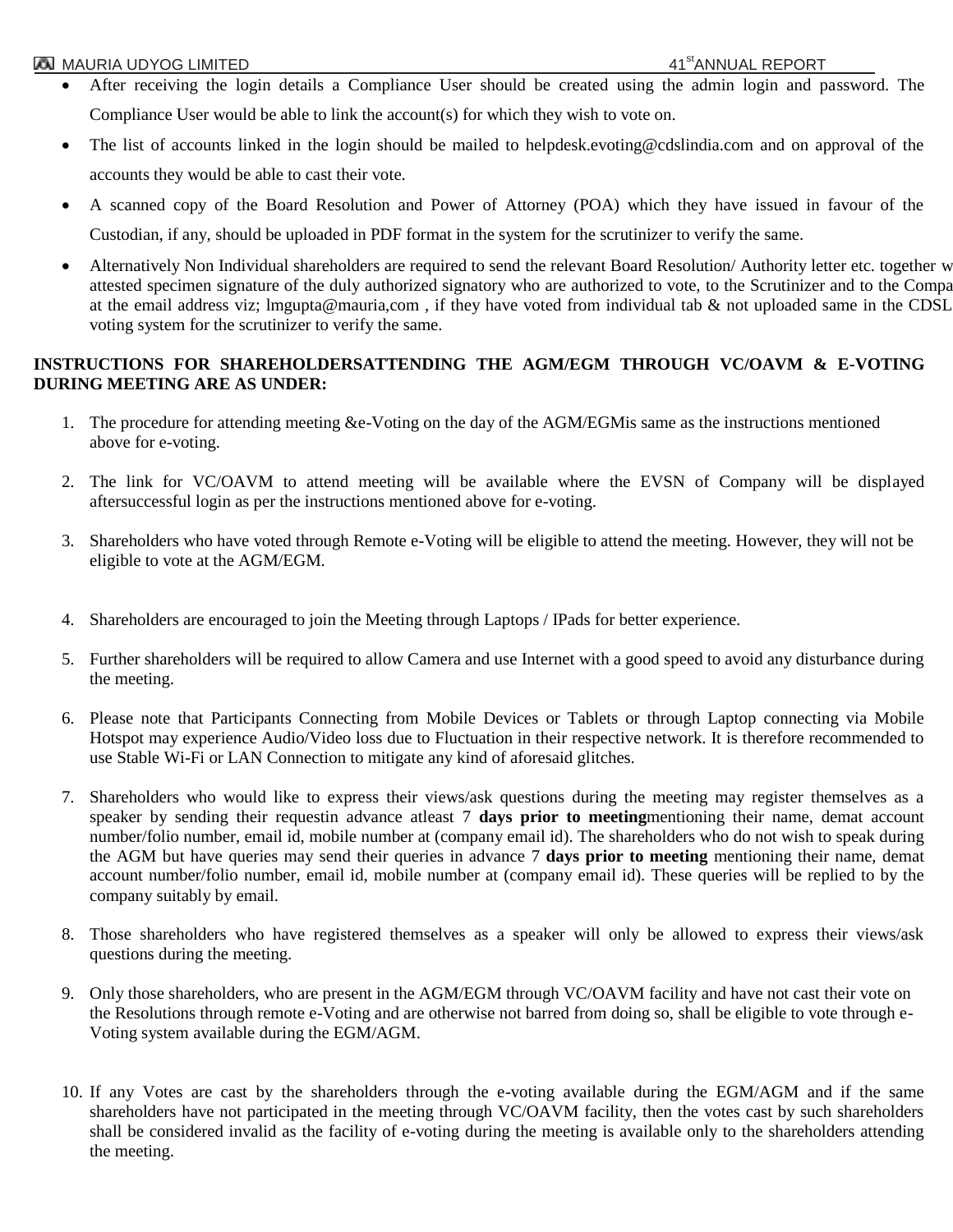## **PROCESS FOR THOSE SHAREHOLDERS WHOSE EMAIL/MOBILE NO. ARE NOT REGISTERED WITH THE COMPANY/DEPOSITORIES.**

1. For Physical shareholders- please provide necessary details like Folio No., Name of shareholder, scanned copy of the share certificate (front and back), PAN (self attested scanned copy of PAN card), AADHAR (self attested scanned copy of Aadhar Card) by email to **Company/RTA email id**.

2. For Demat shareholders -, Please update your email id & mobile no. with your respective Depository Participant (DP)

3. For Individual Demat shareholders – Please update your email id  $&$  mobile no. with your respective Depository Participant (DP) which is mandatory while e-Voting & joining virtual meetings through Depository.

If you have any queries or issues regarding attending AGM & e-Voting from the CDSL e-Voting System, you can write an email to [helpdesk.evoting@cdslindia.com](mailto:helpdesk.evoting@cdslindia.com) or contact at 022-23058738 and 022-23058542/43.

All grievances connected with the facility for voting by electronic means may be addressed to Mr. Rakesh Dalvi, Sr. Manager, (CDSL, ) Central Depository Services (India) Limited, A Wing, 25th Floor, MarathonFuturex, Mafatlal Mill Compounds, N M Joshi Marg, Lower Parel (East), Mumbai - 400013 or send an email to [helpdesk.evoting@cdslindia.com](mailto:helpdesk.evoting@cdslindia.com) or call on 022- 23058542/43.

## **EXPLANATORY STATEMENT**

(**Pursuant to Section 102 (1) of the Companies Act, 2013("the Act"), attached to the Notice dated 08 th September, 2021 convening the 41 ST Annual General Meeting)**

#### **Special Business:**

**Item No.03**

#### **Special Resolution**

The Board of Directors of the Company, pursuant to the provisions of section 196,197 and 203 read with Part II of Schedule V and other applicable provisions, if any, of the Companies Act, 2013 and the Companies (appointment and Remuneration of Managerial Personnel) Rules, 2014 ( including any statutory modification(s) or any re-enactment(s) thereof, for the time being in force appointed Shri N. K. Sureka (DIN:00054929) as the Managing Director of the Company wef. 1<sup>st</sup> April, 2021 with no change in terms and conditions including remuneration who would be liable to retire by rotation for a fresh term of one year.

Shri N.K. Sureka has been awarded Niryat Shiromani Puraskar by the Indian Council of Small & Medium Exporter (ICSME) on 23.07.2007. Under his able leadership the company won several awards viz. FIEO"s Niryat Shree Bronze Trophy for its excellence in exports; EEPC INDIA Eastern Region awarded Export Excellence for Star Performer as large enterprise in the product group of Other Fabricated Metal Products, Excel Machinery & Equipments for its outstanding contribution to engineering exports during the year 2008-09 and 2009-10 which was received by Shri N.K. Sureka on 20.12.2011.

Nature of expertise in specific functional area- Shri N.K. Sureka has over 27 years of rich experience in Finance & Works apart from excellence in overall management and joined the Board as promoter director wef. 29<sup>th</sup> July,1997.

Further details of Shri N.K. Sureka have been provided in the corporate Governance report annexed to this notice.

The Board of Directors considers that that in view of the background and experience of ShriN.K. Sureka and for the future growth of the company it would be in the interest of the Company to appoint him as the Managing Director of the Company.

The Board therefore, recommends the Resolution under reference for the approval of shareholders.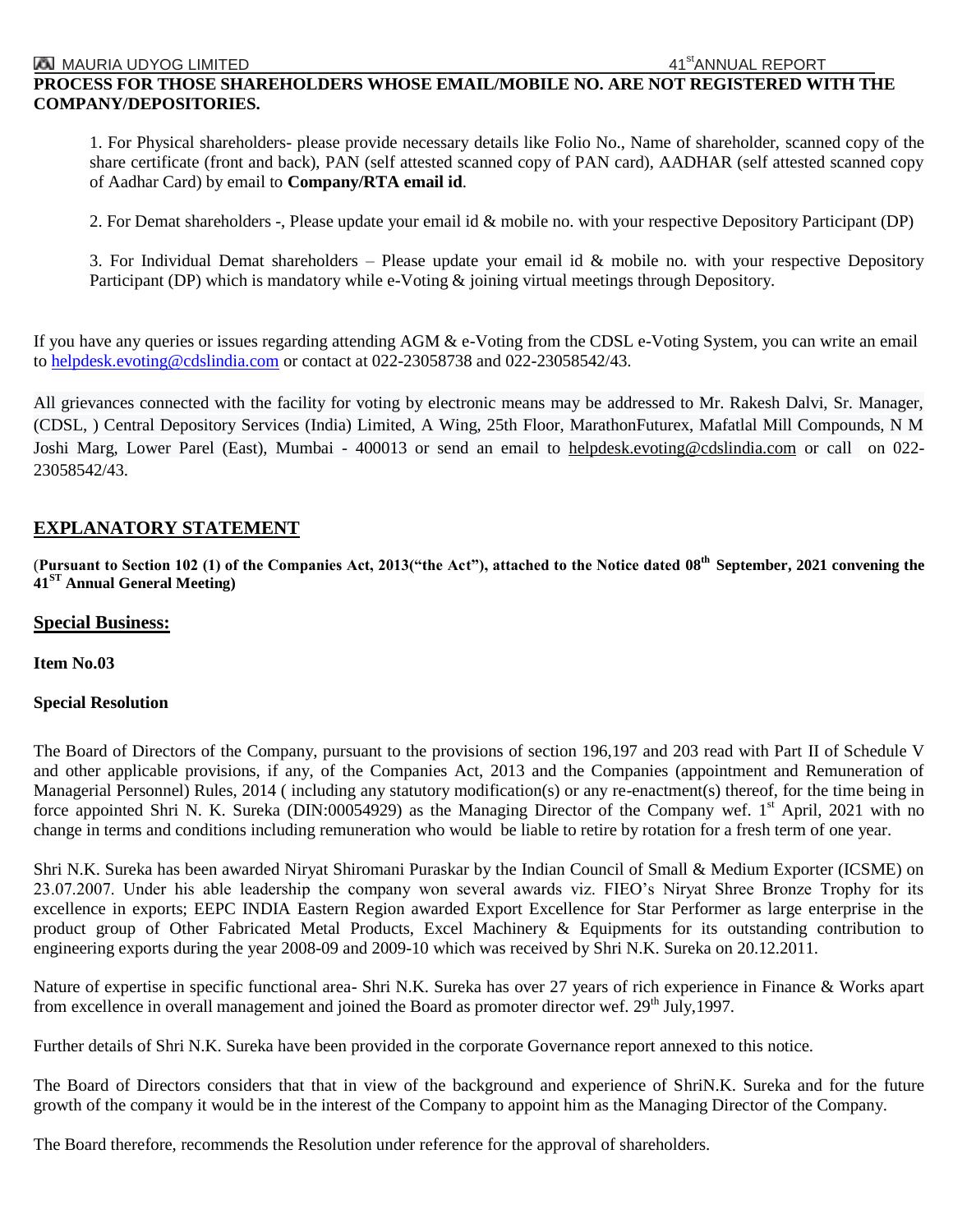Except Shri N.K. Sureka and Shri A.K. Sureka, being his brother, no other director or Key managerial personnel or their relatives is interested or concerned in the proposed resolution no. 3 referred to above.

Details of the Directors as required to be provided pursuant toRegulation  $36(3)$  of the Listing Regulations and  $SS - 2$  (Secretarial Standards on General Meetings) are provided as an Annexure tothis Notice.

## **Item No.04**

#### **Ordinary Resolution**

In the light of provisions of the Companies Act, 2013, the Board of Directors of your company seeks to obtain overall consent of the shareholder with monetary annual limits that the Board of Directors may enter into with its Related Parties (as defined under the Companies Act, 2013) from time to time for the financial year 2019-20 and beyond depending upon the business exigencies as it would be in compliance of and consistent with the requirement of obtaining prior approvals of the shareholders for each and every Related Party transactions.

All prescribed disclosures as required to be given under the provisions of Companies Act, 2013 and the Companies (Meeting of the Board and the Powers) Rules, 2014 are given in Resolution No. 04under Special Business of the Notice in the tabular format for the kind perusal of the members.

Members are hereby informed that pursuant to the second proviso of section 188(1) of Companies Act, 2013, no member of the company shall vote on such Ordinary resolution to approve any contract or arrangement which may be entered into by the company, if such member is a related party.

The Board of Directors of your company has approved this item in the Board Meeting held on 04th September, 2021 and recommends the Resolution as set out in the Notice for the approval of members of the Company as an Ordinary Resolution.

Also, it is to note that all entities falling under the related parties shall not vote to approve the transaction as set out at Item no. 04, irrespective whether the entity is party to the said transaction or not.

Except Promoter Directors and Key Managerial Personnel of the Company and their relatives, no other Director or any other person is concerned or interested in the Resolution.

## **Item No.05**

## **Ordinary Resolution**

The Board, on the recommendation of the Audit Committee, has approved the appointment and remuneration of the Cost Auditors to conduct the audit of the cost records of the Company for the financial year ending March 31, 2021 as per the following details:

| Sl.No. | Name of the Cost Auditor | Industry                                                   | Amount of Fee |
|--------|--------------------------|------------------------------------------------------------|---------------|
|        | M/s Jai Prakash & Co.    | Steel (LPG Cylinder)                                       | ₹ 55000       |
| 2.     | M/s Jai Prakash & Co.    | Machinery & Mechanical<br>Appliances (Regulators & Valves) |               |

In accordance with the provisions of Section 148 of the Act, read with the Companies (Audit and Auditors)Rule, 2014, the remuneration payable to the Cost Auditors has to be ratified by the shareholders of the Company.

Accordingly, consent of the members is sought for passing an Ordinary Resolution set out at Item No. 08under special business of the Notice for ratification of the remuneration payable to the Cost Auditors for the financial year ending 31<sup>st</sup> March, 2021.

None of the Directors, Key Managerial Personnel of the Company and their relatives are, in any way, concerned or interested, financially or otherwise, in the resolution set out at item No. 05under Special Business of the Notice.

The Board recommends the Ordinary Resolution set out at Item No. 08 under Special Business for approval by the shareholders.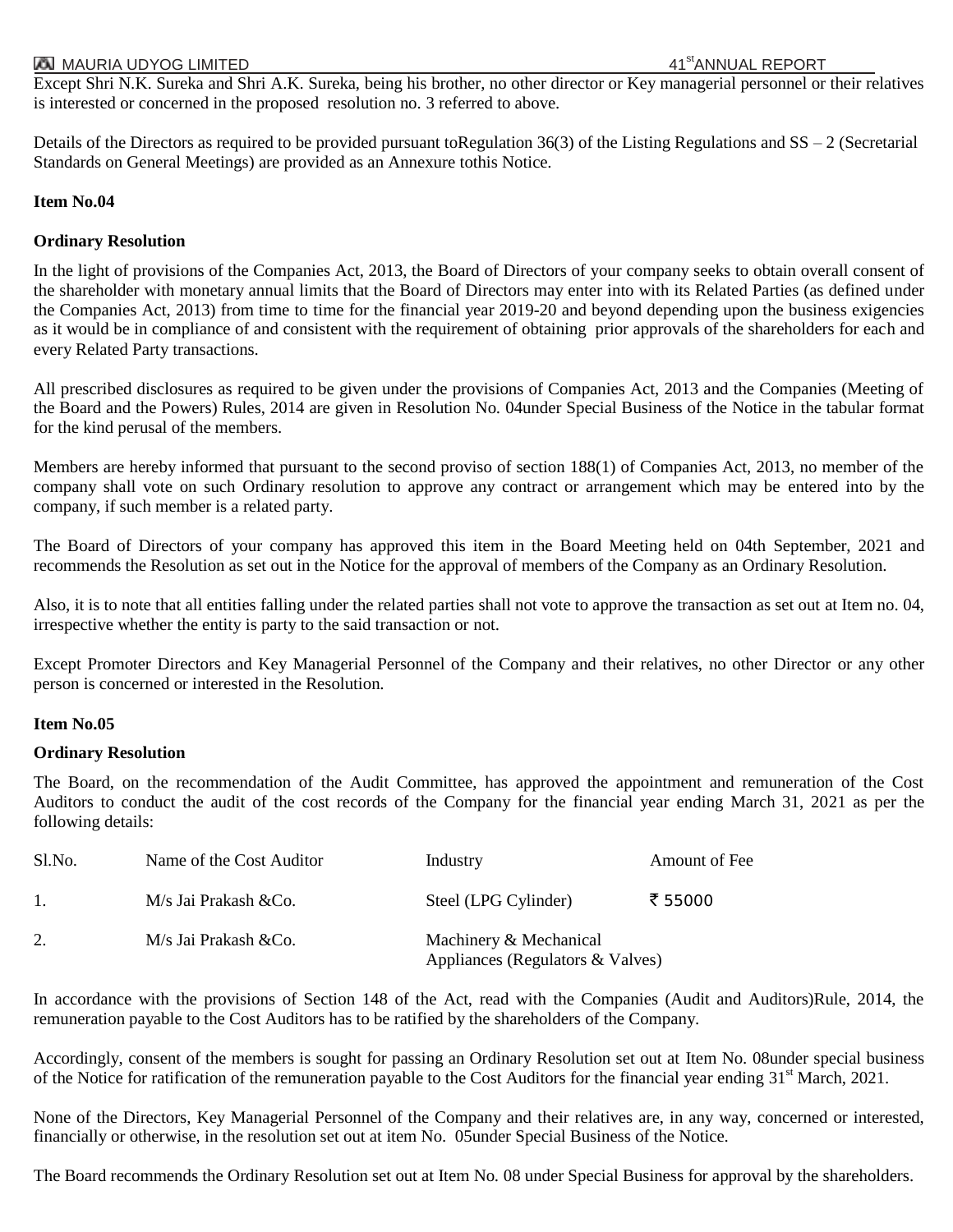## **Item No. 6**

## **Ordinary Resolution**

Your Company is contemplating the fund raising options, which may require further issue of capital in order to meet the funding and business-related requirements of the Company but not limited to funding business growth, capital expenditure, expansion, exploring new initiatives and for other general corporate purposes, and in view thereof, the Company needs to have enough unissued Authorized share Capital, so that the requisite number of fresh equity shares may be issued for the purpose of raising sufficient funds.

Presently, the Authorized share Capital of the Company is Rs. 15,00,00,000/- (Rupees Fifteen Crore) divided into 1,50,00,000 (One Crore Fifty Lakh ) equity shares of Rs.10/- (Rupees Ten Only) each. The Board of directors, therefore, considers it desirable to increase the Authorized share Capital of the Company to Rs. 30,00,00,000/- (Rupees Thirty Crore) divided into 3,00,00,000 (Three Crore) equity shares of Rs.10/- (Rupees Ten Only) each, by creation of additional 1,50,00,000 (One Crore Fifty Lakhs) equity shares of Rs.10/- (Rupees Ten Only) each, to accommodate the fresh issuance of the shares of the Company.

Consequent upon increase in authorized share capital as proposed, the existing Clause V of Memorandum of Association of the Company will also have to be replaced. The draft amended Memorandum of Association will be available for inspection by Members at the Registered Office of the Company between 10.00 a.m. to 12.00 p.m. on all working days except Saturdays, Sundays and National Holidays from the date hereof upto September 30, 2021.

The Board recommends the resolution proposed at Item No. 6 for your approval by way of an Ordinary Resolution.

None of the Directors or Key Managerial Personnel or their relatives are, in any way, concerned or interested, financially or otherwise, in the resolution set out at Item No. 6 of this Notice.

> By Order of the Board of Directors **MAURIA UDYOG LIMITED**

**Sd/-** ( DIVYA AGARWAL) COMPANY SECRETARY ROOM NO.  $107, 1^\text{ST}$  FLOOR, ANAND JYOTI BUILDING, 41, NETAJI SUBHAS ROAD, KOLKATA-700001-(WEST BENGAL) CIN: L51909WB1980PLC033010 **Date: September 08, 2021**